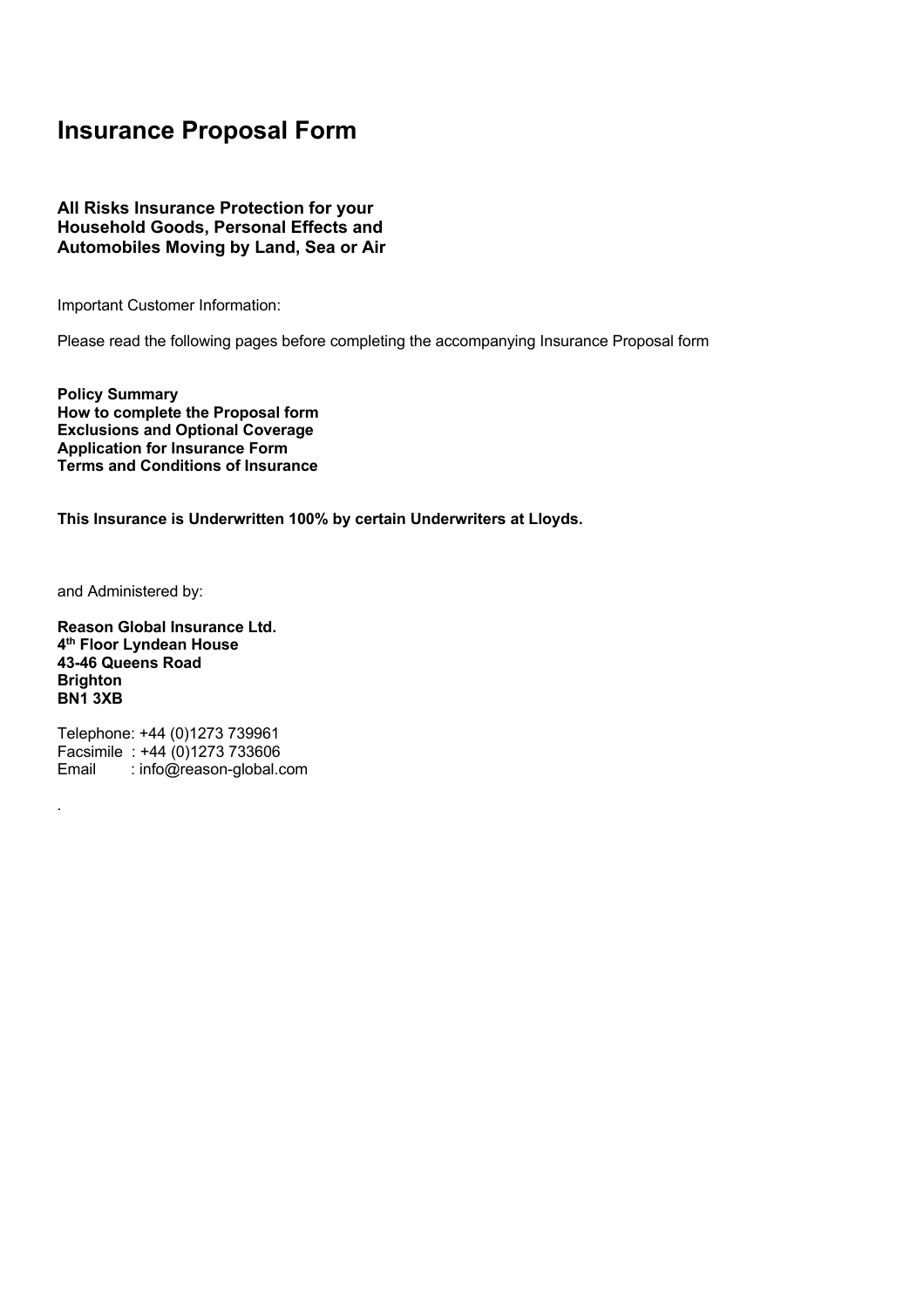# **Policy Summary**

Your mover has arranged a special insurance programme for the removal of your household goods, which is underwritten by Certain Underwriters at Lloyd's.

This Policy Summary DOES NOT contain the full terms and conditions of the insurance contract as these are contained in the accompanying Terms and Conditions of Insurance at the back of this document.

# **Why purchase Transit Insurance?**

Whilst great care is taken during the removal of your goods, there are many risks of loss or damage, which are beyond the Movers control. The Mover's liability for loss or damage is limited by their standard contract terms and conditions, which are incorporated into all removal, storage and shipping contracts. For these reasons, you are strongly advised to take out an All Risks insurance policy to protect you from the many risks to which your goods will be exposed during removal, storage and transit.

If you do not take out adequate insurance, your recourse against the Mover and subsequent carriers or parties for loss or damage, if they are liable, may be limited. Other parties involved may include, for example, the shipping company or airline, other transport operators, the Port Authority and so on. These parties operate under separate contract conditions, or under international law or Conventions that may limit or exclude their liability. If a loss occurs at sea and the shipping company may declare a General Average loss (which is the cost incurred by the carrier to preserve the vessel and it's cargo). In this case, you, as the 'shipper' of the goods may have to 'contribute' to the General Average loss incurred by the shipping company (this principle of contribution is an insurable risk and is covered by this policy).

Even though every care will be taken by the Mover, you will appreciate that the distances involved, coupled with the rigours of an international transit, means that on occasions loss and/or damage to your goods may occur. You are therefore strongly recommended to take out insurance cover to ensure that you are duly compensated for any loss which may occur.

# **What does the Policy cover and what does it exclude?**

This policy provides "All Risks" of physical loss or damage cover for a Door to Door International transits of your goods arranged by the Mover, including periods of storage whilst in professional warehousing by or arranged by the Mover, subject to the terms and conditions of insurance detailed herein.

As with any insurance cover, this policy incorporates certain Exclusions, Conditions or limits and these are summarised in the 'Terms and Conditions' attached. Please ensure that you understand the terms and conditions prior to agreeing to take up coverage under this policy, to avoid unnecessary surprises later on, in the event you need to make a claim.

# **How do I arrange cover through this Policy?**

Please complete the enclosed Proposal Form. The basis of valuation of your goods, for this policy, should be the **new replacement cost at destination** for Household Goods and Personal Effects, and **market value at destination** for Antiques, Fine Arts, Automobiles, Motor Cycles, Boats, Campers and Trailer. You may need to make some enquiries to establish the comparable cost of living between your present location and the country you will be moving to. If you 'under-value' your goods (i.e. insure them for less than their full value) your claim, should you need to make one, would be reduced accordingly. Should you feel the proposal form is too restrictive, you may compile and attach your own valued list. Please note however, that you should still complete the information requested at the top of the proposal form, state the grand total Insured Value and sign the declaration on page 2, returning both the proposal form and the valued list to us.

When you have completed the form, you must return this to us to enable us to provide you with a Confirmation of Insurance.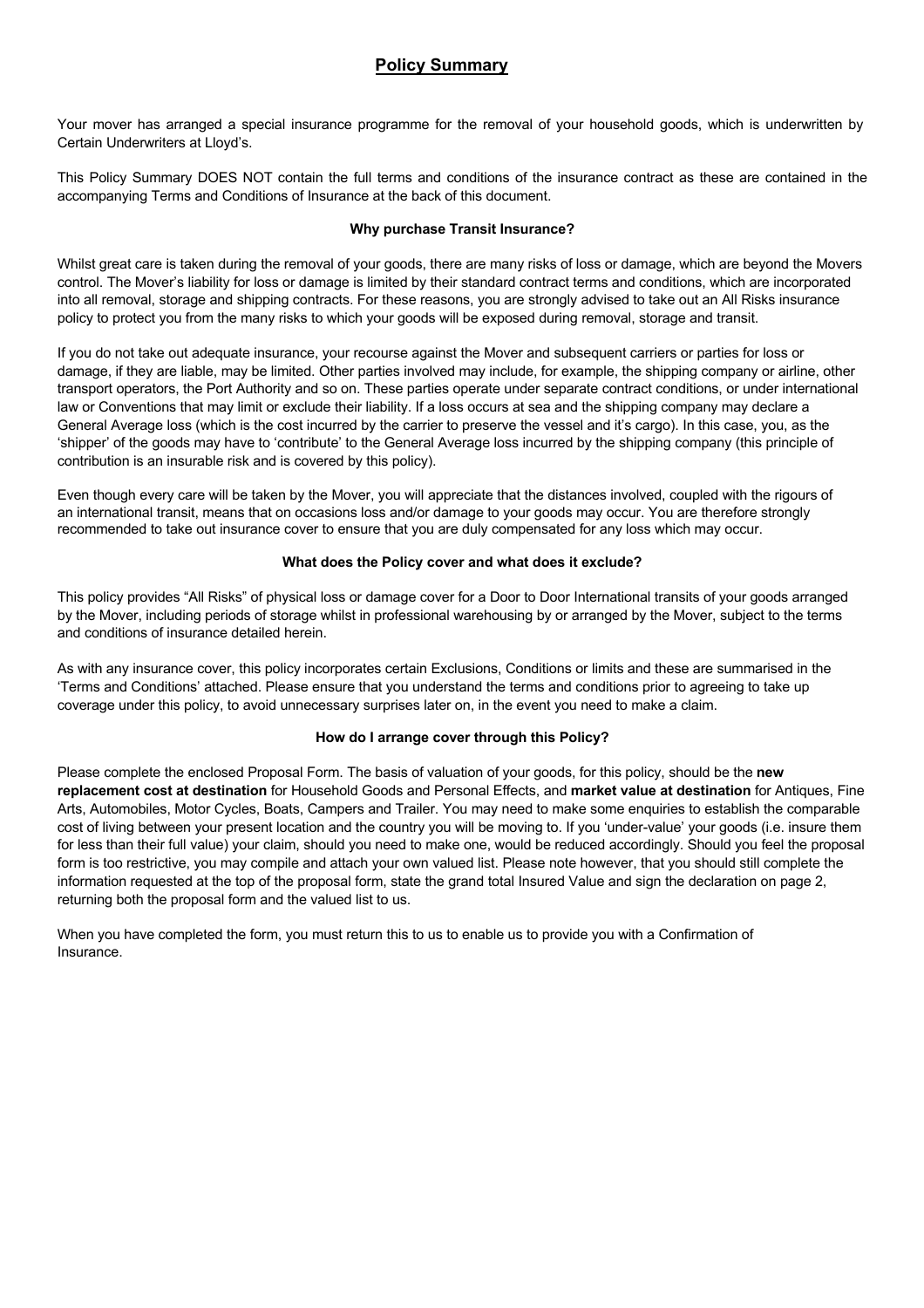# **Policy Summary (continued)**

# **What happens if my insured goods are lost or damaged in transit?**

In the event of loss or damage which might give rise to a claim under the insurance, immediate notice must be given in writing by you either to ourselves or the origin or destination agent. This is your intention of notice to claim and must be received within 30 days from the date of delivery (or scheduled date if claim is for non-delivery). Thereafter, you will have a further 30 days in which to notify full details of any losses and/or damages incurred. You will receive a Claim Form and detailed instructions on how to substantiate your claim.

In certain circumstances the Insurers may appoint a loss Adjuster; the adjusters' role is to examine the scenes of the losses and investigate circumstances giving rise to the claim. The adjuster will report to the Insurers and Insurers will pay the adjusters fees. A Loss Adjuster will not assist in the preparation of a claim, but will advise you of what Insurers will require to consider the claim.

You will be asked to substantiate your claim for damaged items by obtaining local repair or replacement estimates, and it is helpful if you area able to provide photographs of the damage items.

**IMPORTANT**: If you fail to notify details of loss or damage within the time limits set out above, Insurers may decline your claim, or you may prejudice your claim. For example, if the currency of the amount claimed differs from the currency in which you insured your goods, the exchange rate used by Insurers to calculate settlement would be that prevalent at the time the Confirmation of Insurance was issued.

# **CLAIMS NOTIFICATION**:

In the event of loss or damage which may give rise to a claim under this insurance, immediate notice must be given in writing to Underwriters' representatives. It is a condition precedent to Underwriters liability under this insurance that full details of any losses and/or damages incurred must be notified in writing to International Claims Agency, Kent Innovation Centre, Thanet Reach Business Park, Northwood Road, Broadstairs, Kent CT10 2QQ Tel: + 44(0)1843 609320 Fax: +44 (0)1843 609319 email: claims@icaltd.co.uk within 30 days after delivery or 30 days after scheduled delivery in the event of non-delivery. Further it is understood that presentation of claim in its entirety after notice will be in a timely fashion not to exceed 60 days from the time of such notice.

# **DURATION OF INSURANCE**

This insurance policy commences at the time your goods are professionally packed at and/or collected from your origin residence or business location and continues during the ordinary course of transit, including customary transhipment, until the goods are professionally delivered to the final destination.

For goods which are placed into professional storage by or arranged by the Mover prior to delivery to final destination, coverage includes any interim storage for up to 60 days at origin and/or destination warehouse. Insurers will agree to extend coverage on a monthly basis in consideration of an additional premium. This is not renewal of insurance and it is important that requests for further storage extensions beyond the initial included 60 days period are made to **The Mover** in writing prior to the expiry of the 60 day period.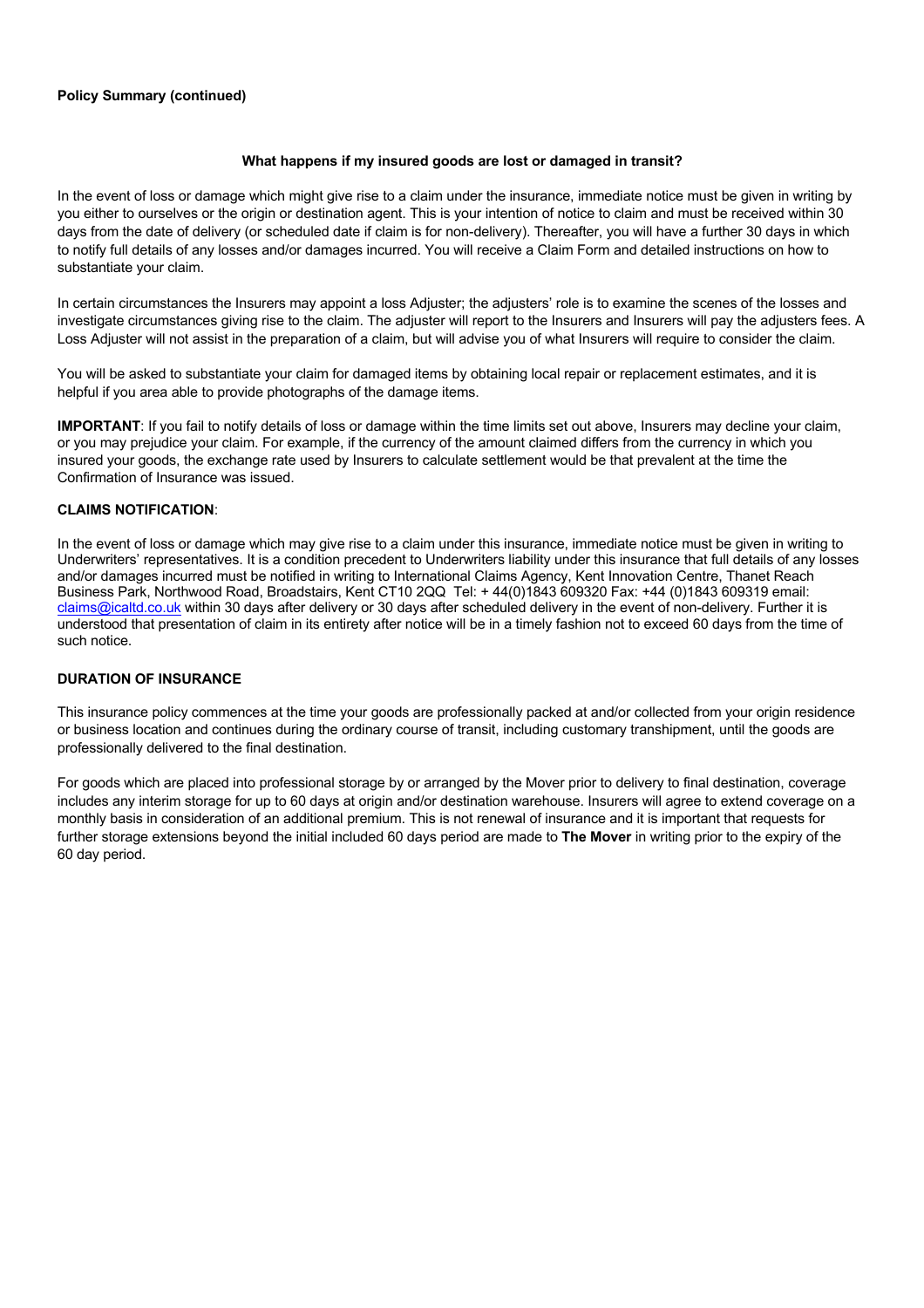# **How to Complete the Proposal Form**

Please fill in all the relevant boxes on the Proposal Form. The 'Insured' is the person proposing the insurance (i.e. your full name). The 'date packed' is the date on which the removal work will commence. Indicate with a 'tick' in the boxes to signify 'Owner Packed' and/or 'Professionally Packed' as appropriate. Professionally packed means goods packed by the Mover whereas Owner Packed means goods packed by you or parties other than the Mover or his agent. Please tick the appropriate principle method of transport e.g. land, sea or air. Identify the name of the town or city that you are 'Moving from' and 'Moving to' and the destination Country.

# **Household goods and personal effects should be insured for the new replacement cost in the country of destination**

When listing the goods to be insured, you will need to have a reasonably good idea of the comparable cost of living in the country to which your goods are being shipped. List ALL goods and their new value at destination on the proposal form. You may choose to attach your own detailed valued list, or attach additional pages if there is insufficient space on the form. **Goods not declared and valued on the list are NOT insured.**

Please note that if you do not insure your goods for their new replacement value, you will be 'under-insured. In the event of a claim for loss or damage, under insurance may result in the Insurer applying 'average' when assessing a claim. This means, for example, that if an item were under-insured by 50%, the Insurers would only settle 50% of any repair cost. If that repair cost were higher than the declared value, subject to any payment by Insurers not exceeding the declared value of the item. Similarly, if the claim were for a shortage (lost item), settlement would be capped at that declared value.

### **Antiques, Fine Arts, Motor Vehicles, Motorcycles, Boats, Campers and Trailers should be valued at the market value at destination, i.e. the value for which the same, or similar items/vehicles could be purchased in an undamaged condition.**

As above the 'application of average' will apply in the event of under insurance.

### **It is in your interest to provide as much detail as possible.**

You will need to list the quantity of each item that you will be moving (in the column marked 'QTY') and enter the value of the item(s) in the column adjacent. For example, if you have 10 chairs in the dining room valued at £100 each you should write:

| QTY | <b>ARTICLE</b> | <b>VALUE</b> |
|-----|----------------|--------------|
| 10  | Chairs         | £1.000       |

However, if 2 of the chairs are worth, for example £200 each, then you should list, and if possible identify them separately as follows:

| <u>QTY</u>     | <b>ARTICLE</b>  | <b>VALUE</b> |
|----------------|-----------------|--------------|
| 8              | Chairs (dining) | £ 800        |
| $\overline{2}$ | Chairs (carver) | £ 400        |

Once you have listed all items, total the values in each column to produce a grand total.

# **Insuring for Shipping and Carriage Charges (MOVING COSTS).**

If you decide to insure your shipping and carriage charges (e.g. the moving costs), the advantage is that in the event of an unfortunate occurrence such as your goods being totally lost or destroyed following a fire or vessel sinking, in addition to receiving compensation for the loss of your goods, you will be able to recover the costs incurred in moving.

Should you wish to take out this added insurance, please enter the total charges paid to the Mover in the appropriate section of this proposal form.

**Please ensure that you sign the application form prior to returning this to us.**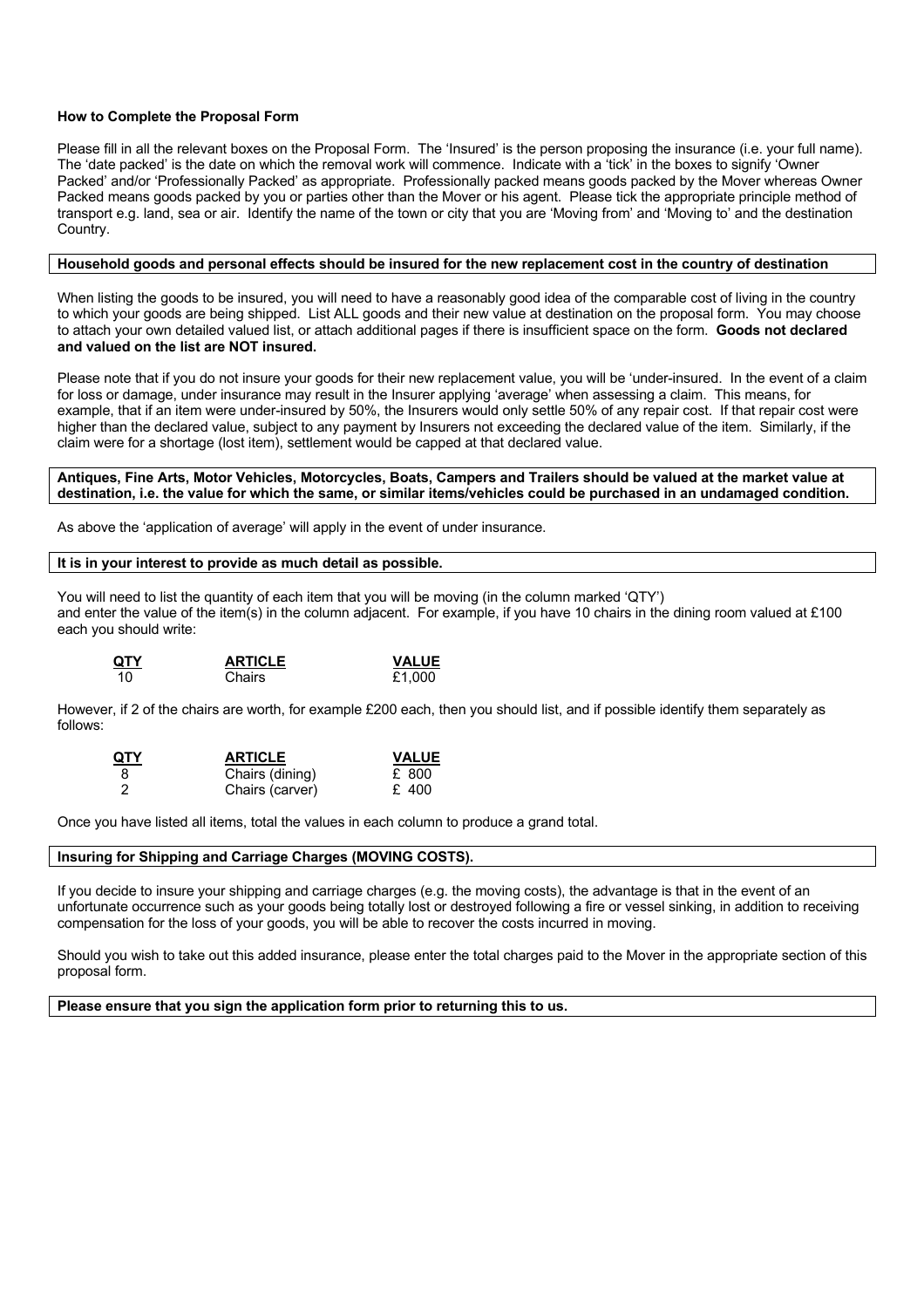# **Exclusions and Optional Coverage**

# **THE POLICY CONTAINS CERTAIN EXCLUSIONS AND CONDITIONS UNDER WHICH IT WILL NOT RESPOND TO A CLAIM. THESE ARE SET OUT IN THE ATTACHED 'TERMS AND CONDITIONS OF INSURANCE'. TO HELP YOU UNDERSTAND THE MAIN POLICY EXCLUSIONS WE PROVIDE BELOW EXPLANATORY NOTES.**

# **CONSEQUENTIAL LOSS**

This insurance policy will not cover consequential losses arising from the delay, damage or non-delivery of your consignment.

# **OWNER PACKED GOODS**

This insurance policy DOES NOT COVER damages arising to owner packed goods. Also excludes claims for missing items from owner packed cartons or packages unless an itemised valued list of the contents of each carton or package is attached is attached to the Insurance Proposal form and forwarded to us prior to the commencement of the transit.

# **DETERIORATION, WEAR AND TEAR, INHERENT VICE ETC;**

This insurance policy DOES NOT COVER loss or damage caused by gradual deterioration, wear and tear, atmospheric or climatic conditions (except where optional coverage for Mould and Mildew has been purchased), inherent vice\*, moth damage and loss of data.

\* inherent vice is 'the inherent nature of the goods to become easily destroyed' e.g. by breakage, leakage, spontaneous combustion, rotting, rust, evaporation or being susceptible to cold, heat or moisture etc; and not the result of a casualty or external cause.

## **JEWELLERY, FURS, MONEY ETC;**

This insurance policy DOES NOT COVER items such as: Jewellery (including watches, trinkets, precious stones or metals), Stamps or Stamp Collections and Furs (unless declared and valued but subject to a limit of GBP 3,500 any one transit), Money (including cash and monetary instruments), Deeds and Securities, Coins or Coin Collections.

# **DEPRECIATION**

This insurance policy DOES NOT COVER depreciation arising from inadequate or substandard repairs, or restoration of a damaged item.

# **MOTOR VEHICLES/MOTOR CYCLES**

This insurance policy DOES NOT COVER Loss or Damage caused to a motor vehicle/motorcycle in the following circumstances:

whilst being driven under its own power EXCEPT while on premises of the port or whilst being driven by an authorized driver who is an employee of the Mover or his agent in direct furtherance of the transit caused by scratching, denting or marring unless the Mover and the owner both agree and sign a 'Certificate of Condition' or similar document stating the condition of the motor vehicle/motorcycle prior to shipment, noting all defects non-factory installed accessories are NOT INSURED unless specifically declared and valued for insurance goods packed inside motor vehicles/motorcycles are NOT INSURED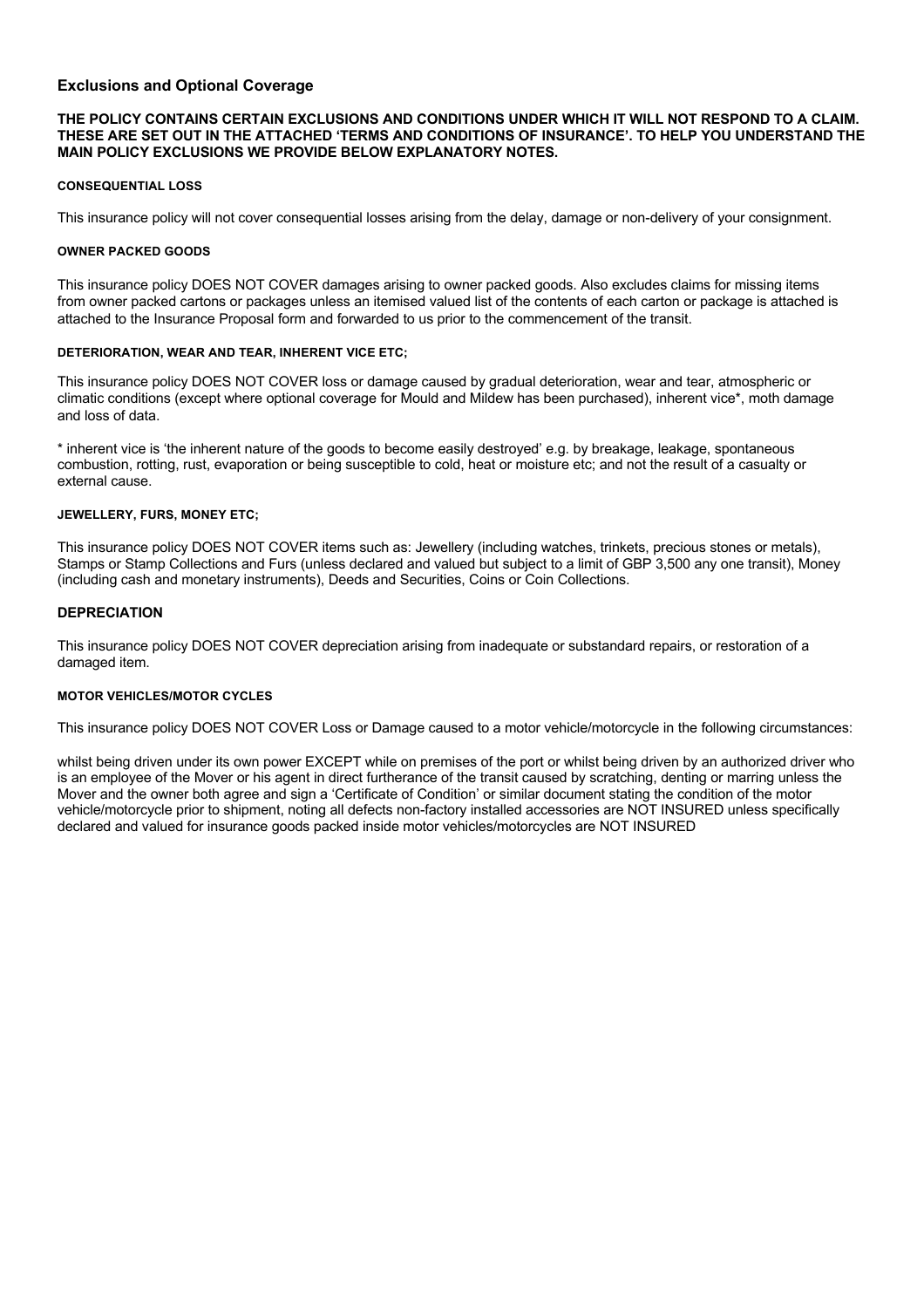# **Application for All Risks Transit Insurance**

| Name of Customer    | Date Packed | Owner<br>Packed | Professionally<br>Packed | Movina<br>bν | Land                        | Sea | Air |
|---------------------|-------------|-----------------|--------------------------|--------------|-----------------------------|-----|-----|
|                     |             |                 |                          | (tick)       |                             |     |     |
| <b>Moving From:</b> | To:         |                 |                          |              | (Please state City/Country) |     |     |

**Instructions:** Declare the Replacement Cost at destination of all items in your shipment below or submit your own listing of items and their Replacement Cost. **IMPORTANT: All items being moved must be insured.**

| CODE            | QTY | <b>ARTICLE</b>        | <b>VALUE</b> | CODE            | QTY                   | <b>ARTICLE</b>               | <b>VALUE</b> | CODE            | QTY | <b>ARTICLE</b>            | VALUE |
|-----------------|-----|-----------------------|--------------|-----------------|-----------------------|------------------------------|--------------|-----------------|-----|---------------------------|-------|
| А               |     | 1. LIVING ROOM        |              | C               | 3. FAMILY ROOM/ STUDY |                              |              | G               |     | 7. SILVERWARE             |       |
| A1              |     | SOFA(s)               |              | C <sub>1</sub>  |                       | CHAIR(s)                     |              | G1              |     |                           |       |
| A2              |     | CHAIRS(s)             |              | C <sub>2</sub>  |                       | <b>CURTAINS &amp; BLINDS</b> |              | G <sub>2</sub>  |     |                           |       |
| A3              |     | LAMP(s)               |              | C <sub>3</sub>  |                       | <b>SOFA</b>                  |              | G <sub>3</sub>  |     |                           |       |
| A4              |     | TABLE(s)              |              | C <sub>4</sub>  |                       | TABLE(s)                     |              | G4              |     |                           |       |
| A5              |     | $RUG(s)$ &            |              | C <sub>5</sub>  |                       | LAMP(s)                      |              | G <sub>5</sub>  |     |                           |       |
| A <sub>6</sub>  |     | BOOKCASE/WALL         |              | C6              |                       | RUG(s) & CARPET(s)           |              |                 |     |                           |       |
| A7              |     | <b>CURTAINS &amp;</b> |              | C7              |                       | <b>DESK</b>                  |              | H               |     | 8. ORNAMENTS/WORKS OF ART |       |
| A8              |     | PICTURES &            |              | C <sub>8</sub>  |                       | <b>BOOKCASE</b>              |              | H1              |     |                           |       |
| A9              |     | PIANO OR OTHER        |              | C9              |                       | PICTURES & PAINTING          |              | H2              |     |                           |       |
| A10             |     | <b>MUSICAL</b>        |              | C10             |                       |                              |              | H <sub>3</sub>  |     |                           |       |
| A11             |     | TV(s)                 |              | C11             |                       |                              |              | H4              |     |                           |       |
| A12             |     | VIDEO RECORDER        |              | C12             |                       |                              |              | H <sub>5</sub>  |     |                           |       |
| A <sub>13</sub> |     | RADIO(s)              |              | C13             |                       |                              |              |                 |     |                           |       |
| A14             |     | Hi-Fi SYSTEM          |              |                 |                       |                              |              |                 |     | 9. ANTIQUES               |       |
| A15             |     | <b>RECORD PLAYER</b>  |              | D               |                       | 4. KITCHEN                   |              | $\vert$ 1       |     |                           |       |
| A16             |     | <b>CD PLAYER</b>      |              | D <sub>1</sub>  |                       | TABLE(s)                     |              | 12              |     |                           |       |
| A17             |     | <b>SPEAKERS</b>       |              | D <sub>2</sub>  |                       | CHAIR(s)                     |              | 13              |     |                           |       |
| A18             |     | <b>CLOCKS</b>         |              | D <sub>3</sub>  |                       | <b>ELECTRICAL</b>            |              | 4               |     |                           |       |
| A19             |     |                       |              | D <sub>4</sub>  |                       | <b>LINENS</b>                |              |                 |     |                           |       |
| A20             |     |                       |              | D <sub>5</sub>  |                       | UTENSILS/CUTLERY             |              |                 |     |                           |       |
| A21             |     |                       |              | D <sub>6</sub>  |                       | POTS & PANS                  |              | J               |     | 10. SPORTS                |       |
| A22             |     |                       |              | D7              |                       | <b>OVEN</b>                  |              | J1              |     |                           |       |
| A23             |     |                       |              | D <sub>8</sub>  |                       | MICROWAVE OVEN               |              | J2              |     |                           |       |
| A24             |     |                       |              | D <sub>9</sub>  |                       | <b>DISHWASHER</b>            |              | J3              |     |                           |       |
| A25             |     |                       |              | D <sub>10</sub> |                       | <b>REFRIGERATOR</b>          |              | J4              |     |                           |       |
|                 |     |                       |              | D11             |                       | FREEZER                      |              | J5              |     |                           |       |
| в               |     | 2. DINING ROOM        |              | D12             |                       | <b>WASHING MACHINE</b>       |              |                 |     |                           |       |
| <b>B1</b>       |     | TABLE(S)              |              | D <sub>13</sub> |                       | <b>TUMBLE DRYER</b>          |              | ĸ               |     | 11. LINEN/CLOTHING        |       |
| <b>B2</b>       |     | CHAIR(S)              |              | D14             |                       | <b>IRON/IRONING BOARD</b>    |              | K <sub>1</sub>  |     | <b>BED LINEN</b>          |       |
| B <sub>3</sub>  |     | CHINA CABINET         |              | D <sub>15</sub> |                       | RUBBISH/GARBAGE              |              | K <sub>2</sub>  |     | <b>TABLE LINEN</b>        |       |
| <b>B4</b>       |     | BUFFET/SIDEBOARD      |              | D <sub>16</sub> |                       | FOOD (non                    |              | K <sub>3</sub>  |     | <b>BLANKETS</b>           |       |
| B <sub>5</sub>  |     | <b>HOSTESS</b>        |              | D17             |                       | LIQUOR/WINE                  |              | K4              |     | COATS/JACKETS             |       |
| B <sub>6</sub>  |     | LAMP(s)               |              | D18             |                       |                              |              | K <sub>5</sub>  |     | <b>SUIT</b>               |       |
| <b>B7</b>       |     | $RUG(S)$ &            |              | D <sub>19</sub> |                       |                              |              | K <sub>6</sub>  |     | <b>DRESSES</b>            |       |
| B <sub>8</sub>  |     | <b>CURTAINS &amp;</b> |              | D <sub>20</sub> |                       |                              |              | K7              |     | TROUSERS/SLACKS           |       |
| B <sub>9</sub>  |     | <b>MIRRORS</b>        |              | D <sub>21</sub> |                       |                              |              | K <sub>8</sub>  |     | <b>SWEATER</b>            |       |
| <b>B10</b>      |     | <b>TABLE LINENS</b>   |              |                 |                       |                              |              | K9              |     | <b>BLOUSE</b>             |       |
| <b>B11</b>      |     | <b>PICTURES &amp;</b> |              | E.              |                       | 5. CHINAWARE                 |              | K <sub>10</sub> |     | <b>SKIRTS</b>             |       |
| <b>B12</b>      |     | <b>WRITING</b>        |              | E1              |                       |                              |              | K11             |     | <b>SHIRTS</b>             |       |
| <b>B13</b>      |     | <b>CLOCKS</b>         |              | E <sub>2</sub>  |                       |                              |              | K12             |     | SPORTWEAR                 |       |
| <b>B14</b>      |     |                       |              | E <sub>3</sub>  |                       |                              |              | K13             |     | <b>NIGHTWEAR</b>          |       |
| <b>B15</b>      |     |                       |              | E <sub>4</sub>  |                       |                              |              | K14             |     | TIES/SCARVES              |       |
|                 |     |                       |              |                 |                       |                              |              |                 |     |                           |       |

| A2              | CHAIRS(s)             | C <sub>2</sub>  | <b>CURTAINS &amp; BLINDS</b> | G <sub>2</sub>  |                           |  |
|-----------------|-----------------------|-----------------|------------------------------|-----------------|---------------------------|--|
| <u>A3</u>       | LAMP(s)               | C <sub>3</sub>  | <b>SOFA</b>                  | G <sub>3</sub>  |                           |  |
| A4              | TABLE(s)              | C <sub>4</sub>  | TABLE(s)                     | G4              |                           |  |
| A5              | $RUG(s)$ &            | C <sub>5</sub>  | LAMP(s)                      | G <sub>5</sub>  |                           |  |
| A6              | BOOKCASE/WALL         | C <sub>6</sub>  | RUG(s) & CARPET(s)           |                 |                           |  |
| A7              | <b>CURTAINS &amp;</b> | C7              | <b>DESK</b>                  | н.              | 8. ORNAMENTS/WORKS OF ART |  |
| 8A              | PICTURES &            | C8              | <b>BOOKCASE</b>              | H1              |                           |  |
| A9              | PIANO OR OTHER        | C <sub>9</sub>  | PICTURES & PAINTING          | H2              |                           |  |
| A10             | <b>MUSICAL</b>        | C10             |                              | H3              |                           |  |
| A11             | TV(s)                 | C11             |                              | H4              |                           |  |
| A12             | <b>VIDEO RECORDER</b> | C12             |                              | H <sub>5</sub>  |                           |  |
| A13             | RADIO(s)              | C13             |                              |                 |                           |  |
| A14             | Hi-Fi SYSTEM          |                 |                              |                 | 9. ANTIQUES               |  |
| A15             | <b>RECORD PLAYER</b>  | D               | 4. KITCHEN                   | 1               |                           |  |
| A16             | <b>CD PLAYER</b>      | D <sub>1</sub>  | TABLE(s)                     | 12              |                           |  |
| A17             | <b>SPEAKERS</b>       | D <sub>2</sub>  | CHAIR(s)                     | 13              |                           |  |
| A18             | <b>CLOCKS</b>         | D <sub>3</sub>  | <b>ELECTRICAL</b>            | 14              |                           |  |
| A19             |                       | D <sub>4</sub>  | <b>LINENS</b>                |                 |                           |  |
| A20             |                       | D <sub>5</sub>  | UTENSILS/CUTLERY             |                 |                           |  |
| A21             |                       | D <sub>6</sub>  | POTS & PANS                  | J               | 10. SPORTS                |  |
| A22             |                       | D7              | <b>OVEN</b>                  | J1              |                           |  |
| A23             |                       | D <sub>8</sub>  | MICROWAVE OVEN               | J2              |                           |  |
| A24             |                       | D <sub>9</sub>  | <b>DISHWASHER</b>            | J3              |                           |  |
| A25             |                       | D <sub>10</sub> | <b>REFRIGERATOR</b>          | J4              |                           |  |
|                 |                       | D11             | FREEZER                      | J5              |                           |  |
| В               | 2. DINING ROOM        | D <sub>12</sub> | <b>WASHING MACHINE</b>       |                 |                           |  |
| B1              | TABLE(S)              | D <sub>13</sub> | <b>TUMBLE DRYER</b>          | Κ               | 11. LINEN/CLOTHING        |  |
| B2              | CHAIR(S)              | D14             | <b>IRON/IRONING BOARD</b>    | K1              | <b>BED LINEN</b>          |  |
| <b>B3</b>       | CHINA CABINET         | D <sub>15</sub> | RUBBISH/GARBAGE              | K <sub>2</sub>  | <b>TABLE LINEN</b>        |  |
| B4              | BUFFET/SIDEBOARD      | D <sub>16</sub> | FOOD (non                    | K <sub>3</sub>  | <b>BLANKETS</b>           |  |
| B5              | <b>HOSTESS</b>        | D <sub>17</sub> | LIQUOR/WINE                  | K4              | COATS/JACKETS             |  |
| <b>B6</b>       | LAMP(s)               | D <sub>18</sub> |                              | K <sub>5</sub>  | SUIT                      |  |
| В7              | $RUG(S)$ &            | D <sub>19</sub> |                              | K6              | <b>DRESSES</b>            |  |
| B8              | <b>CURTAINS &amp;</b> | D <sub>20</sub> |                              | K7              | TROUSERS/SLACKS           |  |
| B9              | <b>MIRRORS</b>        | D <sub>21</sub> |                              | K <sub>8</sub>  | <b>SWEATER</b>            |  |
| B10             | <b>TABLE LINENS</b>   |                 |                              | K9              | <b>BLOUSE</b>             |  |
| B <sub>11</sub> | <b>PICTURES &amp;</b> | Е               | 5. CHINAWARE                 | K <sub>10</sub> | <b>SKIRTS</b>             |  |
| B12             | <b>WRITING</b>        | E <sub>1</sub>  |                              | K11             | <b>SHIRTS</b>             |  |
| B <sub>13</sub> | <b>CLOCKS</b>         | E2              |                              | K12             | <b>SPORTWEAR</b>          |  |
| B14             |                       | E <sub>3</sub>  |                              | K <sub>13</sub> | NIGHTWEAR                 |  |
| $\sim$ $\sim$   |                       | $-4$            |                              | $\overline{1}$  | TIRO(0010)                |  |

| $- \cdot \cdot$ |                |                      | .   | .                |
|-----------------|----------------|----------------------|-----|------------------|
| B18             |                | 6. CRYSTAL/GLASSWARE | K17 | <b>UNDERWEAR</b> |
| B19             | F <sub>1</sub> |                      | K18 |                  |
| <b>B20</b>      | E2             |                      | K19 |                  |
| <b>B21</b>      | F <sub>3</sub> |                      | K20 |                  |
| <b>B22</b>      | F <sub>4</sub> |                      | K21 |                  |
| B23             | F <sub>5</sub> |                      | K22 |                  |

| CODE           | QTY | <b>ARTICLE</b> | <b>VALUE</b> |
|----------------|-----|----------------|--------------|
| G              |     | 7. SILVERWARE  |              |
| G <sub>1</sub> |     |                |              |
| G <sub>2</sub> |     |                |              |
| G <sub>3</sub> |     |                |              |
| G <sub>4</sub> |     |                |              |
| G5             |     |                |              |
|                |     |                |              |

| н              | 8. ORNAMENTS/WORKS OF ART |  |  |  |  |  |  |
|----------------|---------------------------|--|--|--|--|--|--|
| H1             |                           |  |  |  |  |  |  |
| H <sub>2</sub> |                           |  |  |  |  |  |  |
| H <sub>3</sub> |                           |  |  |  |  |  |  |
| H4             |                           |  |  |  |  |  |  |
| H5             |                           |  |  |  |  |  |  |

|    | 9. ANTIQUES |  |
|----|-------------|--|
|    |             |  |
| 12 |             |  |
| I3 |             |  |
| 14 |             |  |
|    |             |  |

|                | 10. SPORTS |  |
|----------------|------------|--|
|                |            |  |
| J2             |            |  |
| J3             |            |  |
| J4             |            |  |
| J <sub>5</sub> |            |  |

| В1              | TABLE(S)              | D <sub>13</sub> | <b>TUMBLE DRYER</b>       | K               | <b>11. LINEN/CLOTHING</b> |  |
|-----------------|-----------------------|-----------------|---------------------------|-----------------|---------------------------|--|
| B2              | CHAIR(S)              | D <sub>14</sub> | <b>IRON/IRONING BOARD</b> | K <sub>1</sub>  | <b>BED LINEN</b>          |  |
| B3              | CHINA CABINET         | D <sub>15</sub> | RUBBISH/GARBAGE           | K <sub>2</sub>  | <b>TABLE LINEN</b>        |  |
| В4              | BUFFET/SIDEBOARD      | D <sub>16</sub> | FOOD (non                 | K <sub>3</sub>  | <b>BLANKETS</b>           |  |
| В5              | <b>HOSTESS</b>        | D <sub>17</sub> | LIQUOR/WINE               | K4              | COATS/JACKETS             |  |
| B6              | LAMP(s)               | D <sub>18</sub> |                           | K <sub>5</sub>  | <b>SUIT</b>               |  |
| B7              | $RUG(S)$ &            | D <sub>19</sub> |                           | K <sub>6</sub>  | <b>DRESSES</b>            |  |
| B8              | <b>CURTAINS &amp;</b> | D <sub>20</sub> |                           | K7              | TROUSERS/SLACKS           |  |
| B9              | <b>MIRRORS</b>        | D <sub>21</sub> |                           | K <sub>8</sub>  | <b>SWEATER</b>            |  |
| B <sub>10</sub> | <b>TABLE LINENS</b>   |                 |                           | K <sub>9</sub>  | <b>BLOUSE</b>             |  |
| B11             | <b>PICTURES &amp;</b> | Е               | 5. CHINAWARE              | K <sub>10</sub> | <b>SKIRTS</b>             |  |
| B12             | <b>WRITING</b>        | E <sub>1</sub>  |                           | K11             | <b>SHIRTS</b>             |  |
| B13             | <b>CLOCKS</b>         | E2              |                           | K <sub>12</sub> | <b>SPORTWEAR</b>          |  |
| B14             |                       | E <sub>3</sub>  |                           | K <sub>13</sub> | <b>NIGHTWEAR</b>          |  |
| B <sub>15</sub> |                       | E4              |                           | K14             | TIES/SCARVES              |  |
| B <sub>16</sub> |                       | E <sub>5</sub>  |                           | K <sub>15</sub> | <b>FOOTWEAR</b>           |  |
| B17             |                       |                 |                           | K16             | HOSIERY/SOCKS             |  |
| B <sub>18</sub> |                       | F               | 6. CRYSTAL/GLASSWARE      | K17             | <b>UNDERWEAR</b>          |  |
| B19             |                       | F1              |                           | K18             |                           |  |
| B <sub>20</sub> |                       | F <sub>2</sub>  |                           | K <sub>19</sub> |                           |  |
| B <sub>21</sub> |                       | F <sub>3</sub>  |                           | K20             |                           |  |
| B <sub>22</sub> |                       | F <sub>4</sub>  |                           | K21             |                           |  |
| B23             |                       | F <sub>5</sub>  |                           | K22             |                           |  |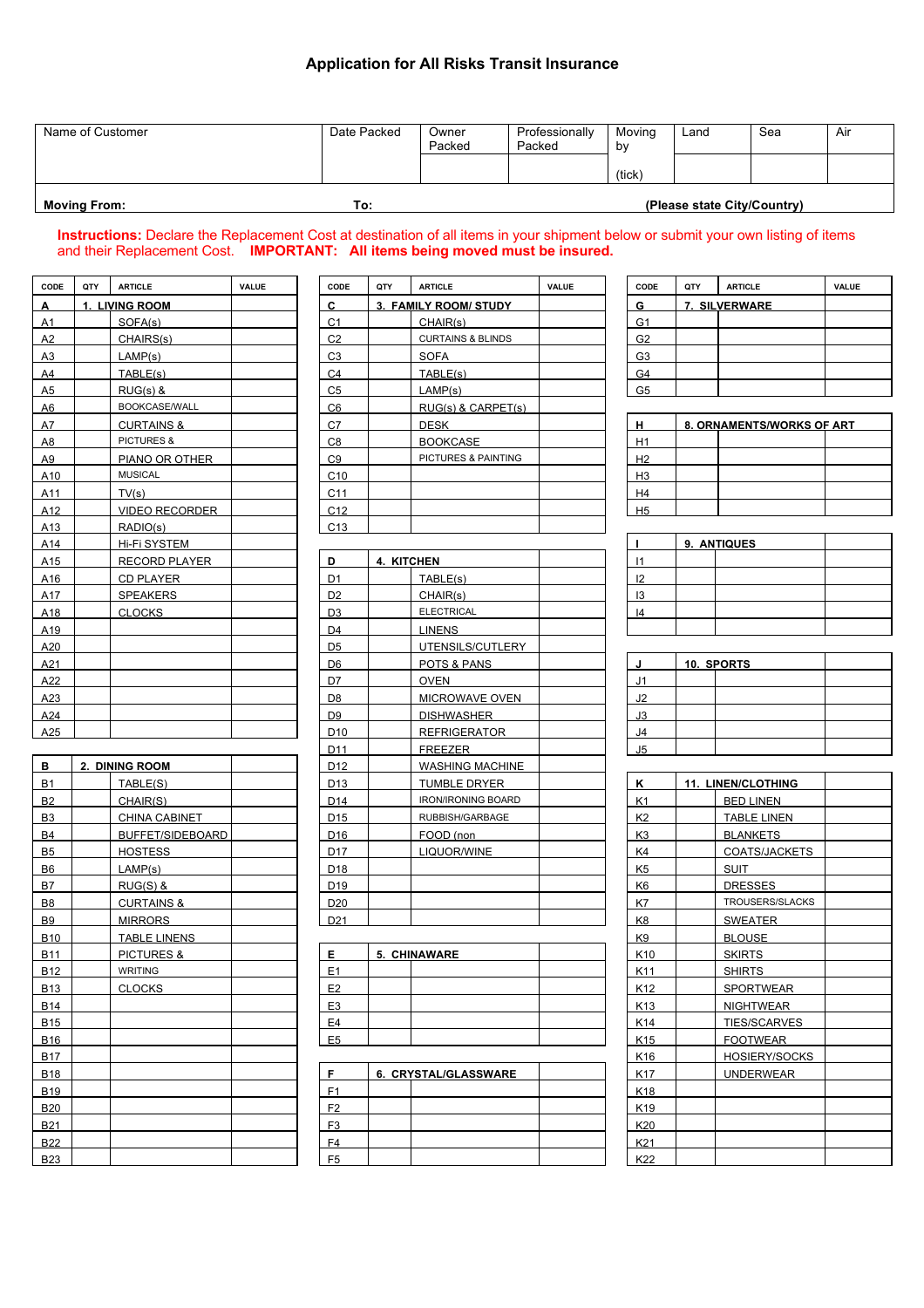| CODE            | QTY | <b>ARTICLE</b>              | <b>VALUE</b> | CODE            | QTY | <b>ARTICLE</b>                  |
|-----------------|-----|-----------------------------|--------------|-----------------|-----|---------------------------------|
|                 |     | 12. BEDROOM (MAIN)          |              | P               |     | <b>15. BASEMENT &amp; GAMES</b> |
| L1              |     | BED(s)                      |              | P <sub>1</sub>  |     | <b>WORKBENCH</b>                |
| L <sub>2</sub>  |     | CHAIR(s)                    |              | P <sub>2</sub>  |     | TOOL BOX                        |
| L3              |     | <b>BEDSIDE TABLE(s)</b>     |              | P <sub>3</sub>  |     | <b>HAND TOOLS</b>               |
| L4              |     | <b>DRESSING</b>             |              | P <sub>4</sub>  |     | POWER TOOLS                     |
| L <sub>5</sub>  |     | CHEST OF                    |              | P <sub>5</sub>  |     | <b>LAWN MOVER</b>               |
| L6              |     | MIRROR(s)                   |              | P <sub>6</sub>  |     | <b>GARDEN TOOLS</b>             |
| L7              |     | RUG(s)                      |              | P7              |     | PLANT HOLDERS                   |
| L8              |     | LAMP(s)                     |              | P <sub>8</sub>  |     | <b>FURNITURE (PATIO)</b>        |
| L9              |     | <b>CURTAIN &amp; BLINDS</b> |              | P <sub>9</sub>  |     | LUGGAGE/TRUNK                   |
| L10             |     | BOOKCASE(s)                 |              | P <sub>10</sub> |     | <b>BBQ</b>                      |
| L11             |     | <b>WARDROBE/ARMOIRE</b>     |              | P <sub>11</sub> |     | <b>BICYCLES</b>                 |
| L12             |     |                             |              | P <sub>12</sub> |     |                                 |
| L <sub>13</sub> |     |                             |              | P <sub>13</sub> |     |                                 |
| L14             |     |                             |              | P <sub>14</sub> |     |                                 |
| L <sub>15</sub> |     |                             |              | P <sub>15</sub> |     |                                 |

| CODE       | QTY | <b>ARTICLE</b>              | VALUE | CODE            | QTY | <b>ARTICLE</b>                  | <b>VALUE</b> | <b>18 - AUTOMOBILE</b>                                                         |              |
|------------|-----|-----------------------------|-------|-----------------|-----|---------------------------------|--------------|--------------------------------------------------------------------------------|--------------|
| L.         |     | 12. BEDROOM (MAIN)          |       | P               |     | <b>15. BASEMENT &amp; GAMES</b> |              |                                                                                |              |
| <u>L1</u>  |     | BED(s)                      |       | P <sub>1</sub>  |     | <b>WORKBENCH</b>                |              | Year (Reg No.)                                                                 |              |
| <u>L2</u>  |     | CHAIR(s)                    |       | P <sub>2</sub>  |     | <b>TOOL BOX</b>                 |              |                                                                                |              |
| L3         |     | <b>BEDSIDE TABLE(s)</b>     |       | P <sub>3</sub>  |     | <b>HAND TOOLS</b>               |              | Model:                                                                         |              |
| <u>L4</u>  |     | <b>DRESSING</b>             |       | P <sub>4</sub>  |     | POWER TOOLS                     |              |                                                                                |              |
| <u>L5</u>  |     | CHEST OF                    |       | P <sub>5</sub>  |     | <b>LAWN MOVER</b>               |              | <b>Chassis Number</b>                                                          |              |
| <u>L6</u>  |     | MIRROR(s)                   |       | P <sub>6</sub>  |     | <b>GARDEN TOOLS</b>             |              |                                                                                |              |
| L7         |     | RUG(s)                      |       | P7              |     | PLANT HOLDERS                   |              | Declared Value:                                                                |              |
| L8         |     | LAMP(s)                     |       | P <sub>8</sub>  |     | FURNITURE (PATIO)               |              |                                                                                |              |
| <u>L9</u>  |     | <b>CURTAIN &amp; BLINDS</b> |       | P <sub>9</sub>  |     | LUGGAGE/TRUNKS                  |              | Non factory installed auto accessories must be separately listed and<br>valued |              |
| L10        |     | BOOKCASE(s)                 |       | P <sub>10</sub> |     | <b>BBQ</b>                      |              | <b>ITEM</b>                                                                    | <b>VALUE</b> |
| <u>L11</u> |     | WARDROBE/ARMOIRE            |       | P <sub>11</sub> |     | <b>BICYCLES</b>                 |              |                                                                                |              |
| <u>L12</u> |     |                             |       | P <sub>12</sub> |     |                                 |              |                                                                                |              |
| L13        |     |                             |       | P <sub>13</sub> |     |                                 |              |                                                                                |              |
| L14        |     |                             |       | P <sub>14</sub> |     |                                 |              |                                                                                |              |
| l 15       |     |                             |       | P <sub>15</sub> |     |                                 |              |                                                                                |              |

| М<br>13. BEDROOM(s) (OTHERS) |                              | Q              | <b>16. MISCELLANEOUS</b> |
|------------------------------|------------------------------|----------------|--------------------------|
| M1                           | BED(S)                       | Q1             | TYPEWRITER(S)            |
| M2                           | CHAIR(S)                     | Q <sub>2</sub> | CLOCK(S)                 |
| M <sub>3</sub>               | <b>BEDSIDE TABLE(s)</b>      | Q3             | TELEPHONE/FAX            |
| M4                           | <b>DRESSING</b>              | Q4             | COMPUTER(S)              |
| M5                           | CHEST OF                     | Q5             | <b>COMPUTER</b>          |
| M <sub>6</sub>               | MIRROR(s)                    | Q <sub>6</sub> | <b>COMPUTER</b>          |
| M7                           | RUG(s)                       | Q7             | <b>VIDEO CAMERA</b>      |
| M8                           | LAMP(s)                      | Q8             | <b>CAMERAS/LENS</b>      |
| M9                           | <b>CURTAINS &amp; BLINDS</b> | Q9             | MISC. CAMERA EQUIPMENT   |
| M10                          | <b>BOOKCASE(s)</b>           | Q10            | <b>PROJECTORS</b>        |
| M11                          | <b>WARDROBE/ARMOIRE</b>      | Q11            | <b>RECORDS</b>           |
| M12                          |                              | Q12            | TAPE(S)                  |
| M <sub>13</sub>              |                              | Q13            | CD(S)                    |
| M14                          |                              | Q14            | <b>VIDEO TAPES</b>       |
| M15                          |                              | Q15            | <b>SEWING MACHINE</b>    |

|                 |                       | ∾י∝            |                                 |
|-----------------|-----------------------|----------------|---------------------------------|
| N               | 14. BATHROOM(s)       | Q17            | <b>PICTURES &amp; PAINTINGS</b> |
| N <sub>1</sub>  | <b>TOILETRIES</b>     | Q18            | <b>TOYS &amp; GAMES</b>         |
| N <sub>2</sub>  | <b>MEDICAL</b>        | Q19            | <b>XMAS</b>                     |
| N <sub>3</sub>  | PERFUME/AFTERSHAVE    | Q20            |                                 |
| N4              | RUGS, TOILET          |                |                                 |
| N <sub>5</sub>  | <b>TOWELS</b>         | R              | <b>17. ANY OTHER ITEMS</b>      |
| N6              | <b>LAUNDRY BASKET</b> | R <sub>1</sub> |                                 |
| N7              | <b>RAZORS</b>         | R <sub>2</sub> |                                 |
| N <sub>8</sub>  | HAIRDRYER(s)          | R <sub>3</sub> |                                 |
| N9              | CABINET/SHELVES       | R <sub>4</sub> |                                 |
| N <sub>10</sub> | <b>MIRRORS</b>        | R <sub>5</sub> |                                 |
| N <sub>11</sub> |                       | R <sub>6</sub> |                                 |

| Μ        | 13. BEDROOM(s) (OTHERS)      | Q              | <b>16. MISCELLANEOUS</b> |                        |                       |
|----------|------------------------------|----------------|--------------------------|------------------------|-----------------------|
| М1       | BED(S)                       | Q <sub>1</sub> | TYPEWRITER(S)            |                        |                       |
| M2       | CHAIR(S)                     | Q2             | CLOCK(S)                 |                        | <b>Declared Value</b> |
| MЗ       | <b>BEDSIDE TABLE(s)</b>      | Q3             | TELEPHONE/FAX            |                        |                       |
| M4       | <b>DRESSING</b>              | Q <sub>4</sub> | COMPUTER(S)              |                        |                       |
| M5       | CHEST OF                     | Q <sub>5</sub> | <b>COMPUTER</b>          |                        | £                     |
| M6       | MIRROR(s)                    | Q <sub>6</sub> | <b>COMPUTER</b>          | <b>Household Goods</b> |                       |
| M7       | RUG(s)                       | Q7             | <b>VIDEO CAMERA</b>      |                        |                       |
| M8       | LAMP(s)                      | Q8             | CAMERAS/LENS             | Automobile             |                       |
| M9       | <b>CURTAINS &amp; BLINDS</b> | Q9             | MISC. CAMERA EQUIPMENT   |                        |                       |
| M10      | BOOKCASE(s)                  | Q10            | <b>PROJECTORS</b>        | <b>GRAND TOTAL (£)</b> |                       |
| M11      | WARDROBE/ARMOIRE             | Q11            | <b>RECORDS</b>           |                        |                       |
| M12      |                              | Q12            | TAPE(S)                  |                        |                       |
| M13      |                              | Q13            | CD(S)                    |                        |                       |
| M14      |                              | Q14            | <b>VIDEO TAPES</b>       |                        |                       |
| M15      |                              | Q15            | <b>SEWING MACHINE</b>    |                        |                       |
|          |                              | Q16            | FIREPLACE EQUIPMENT      |                        |                       |
| <u>N</u> | 14. BATHROOM(s)              | Q17            | PICTURES & PAINTINGS     |                        |                       |
| N1       | <b>TOILETRIES</b>            | Q18            | TOYS & GAMES             |                        |                       |
| N2       | <b>MEDICAL</b>               | Q19            | <b>XMAS</b>              |                        |                       |
| N3       | PERFUME/AFTERSHAVE           | Q20            |                          |                        |                       |

| R                    | <b>17. ANY OTHER ITEMS</b> |  |
|----------------------|----------------------------|--|
| R <sub>1</sub>       |                            |  |
| R2                   |                            |  |
| R <sub>3</sub>       |                            |  |
| R <sub>4</sub>       |                            |  |
| R <sub>5</sub>       |                            |  |
| <b>D<sub>R</sub></b> |                            |  |

| <b>Declared Value</b>  |   |  |  |  |  |
|------------------------|---|--|--|--|--|
|                        | £ |  |  |  |  |
| <b>Household Goods</b> |   |  |  |  |  |
| <b>Automobile</b>      |   |  |  |  |  |
| <b>GRAND TOTAL (£)</b> |   |  |  |  |  |

### **ADDITIONAL INSURANCE COVERAGE OPTIONS**

Please tick the appropriate box indicated below for the required coverage. Failure to do so will mean this cover is not included.

Pairs and Sets Coverage | Electrical & Mechanical Derangement Coverage | Mould and Mildew Coverage

**Caution:** The biggest cause of disputes is under-insurance. Please ensure you declare based upon **replacement** cost at destination.

### **Declaration of the Proposer**

I declare that I have disclosed all material facts and understand that failure to do so could render the insurance void. I declare that the amounts stated above are the full values of the goods at destination. I confirm that I have declared all items that I wish to insure with all details requested. I have listed separately all items of above average value and provided a detailed list of all owner packed items.

Please return one copy to your Agent and retain a copy for your records.

I have read the Terms & Conditions forming part of this document and understand that these shall form the basis of the proposed contract between me and the Insurers.

Signature Date Date Date Control of the Control of the Control of the Control of the Date Date Date Date Date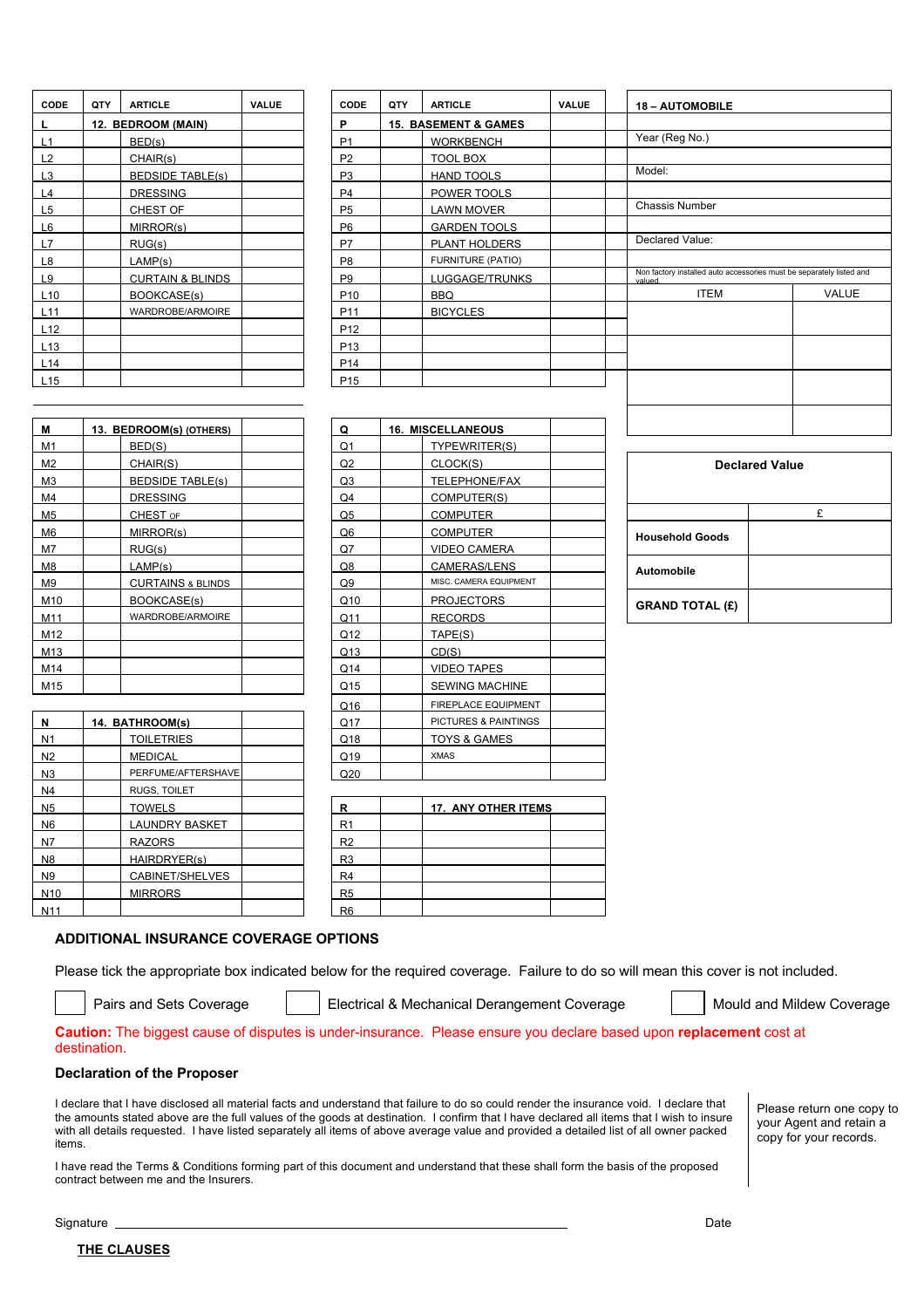### **1) INSURER**

Underwritten 100% by certain Underwriters at Lloyds.

# **2) INSURED PERILS**

Full All Risks' – Professionally packed.

All Risks of physical loss or damage subject to the version of the following London Institute Clauses current at the time of commencement of transit:

Institute Cargo Clauses (A), and the War Clauses, Strikes Clauses, Termination of Transit Clause (Terrorism), Classification Clause, Insolvency Exclusion Amendment Clause, Radioactive Contamination, Chemical, Biological, Bio-Chemical, Electromagnetic Weapons Exclusion Clause and Cyber Attack Exclusion Clause.

For the purposes of general average contribution and salvage charges recoverable hereunder, the effects insured shall be deemed to be insured for their full contributory value.

#### OR

#### Owner Packed Goods – As above but excluding

Breakage, scratching, denting, chipping, staining and tearing of owner packed effects unless directly caused by fire, stranding, sinking or collision of the vessel or collision or overturn of transporting land conveyance. Also excluding claims for missing items of owner packed cartons or packages unless an itemised valued list of contents of each carton or package is supplied by the owner prior to commencement of transit.

### OR

#### Restricted Conditions

Cover is subject to the Institute Cargo Clauses (B), which covers loss of or damage to the subject-matter insured reasonably attributable to:

Fire or explosion, vessel or craft being stranded grounded sunk or capsized, overturning or derailment of land conveyance, collision or contact of vessel craft or conveyance with any external object other than water, discharge of cargo at a port of distress, earthquake volcanic eruption or lightning.

In addition, loss of or damage to the subject-matter insured caused by:

General average sacrifice, jettison or washing overboard, entry of sea lake or river water into vessel craft hold conveyance container or place of storage, total loss of any package lost overboard or dropped whilst loading on to, or unloading from, vessel or craft.

Cover is extended to include Non Delivery or Theft of the entire consignment and further extended to include water damage howsoever caused.

War Clauses, Strikes Clauses, Termination of Transit Clause (Terrorism), Classification Clause, Insolvency Exclusion Amendment Clause, Radioactive Contamination, Chemical, Biological, Bio-Chemical, Electromagnetic Weapons Exclusion Clause and Cyber Attack Exclusion Clause.

#### **3) PROPERTY INSURED**

Household Goods and Personal Effects, Antiques, Fine Arts, Automobiles, Boats Motorcycles, Campers and Trailers as declared and valued on this and supporting Documents.

#### **4) VALUATION CLAUSE**

The household goods and personal effects insured must be valued at the replacement cost at destination as supported by a complete valued inventory.

Alternatively you may indicate a lump sum value but this must not be less than GBP 2,000 per cubic metre. Any item valued in excess of GBP 1,000 must still be listed and declared on the valued inventory and is in addition to the minimum suggested value of GBP 2,000 per cubic metre calculation basis.

Antiques and fine art, automobiles, campers, boats, motorcycles and trailers must be valued at their replacement cost at destination taking into account costs of duties, shipping and carriage charges.

#### **5) 100% CO-INSURANCE CLAUSE**

If you fail to insure for the full replacement value of goods at destination, you will only be entitled to recover from Underwriters the proportion of the loss as the declared value bears to the total value of the property you shipped.

### **6) PAIRS & SETS**

Where any item is part of a pair or set Underwriters will only pay for the actual items which are lost or damaged. No payment will be made by Underwriters for any items which are part of a pair or of a set and which are not lost or damaged.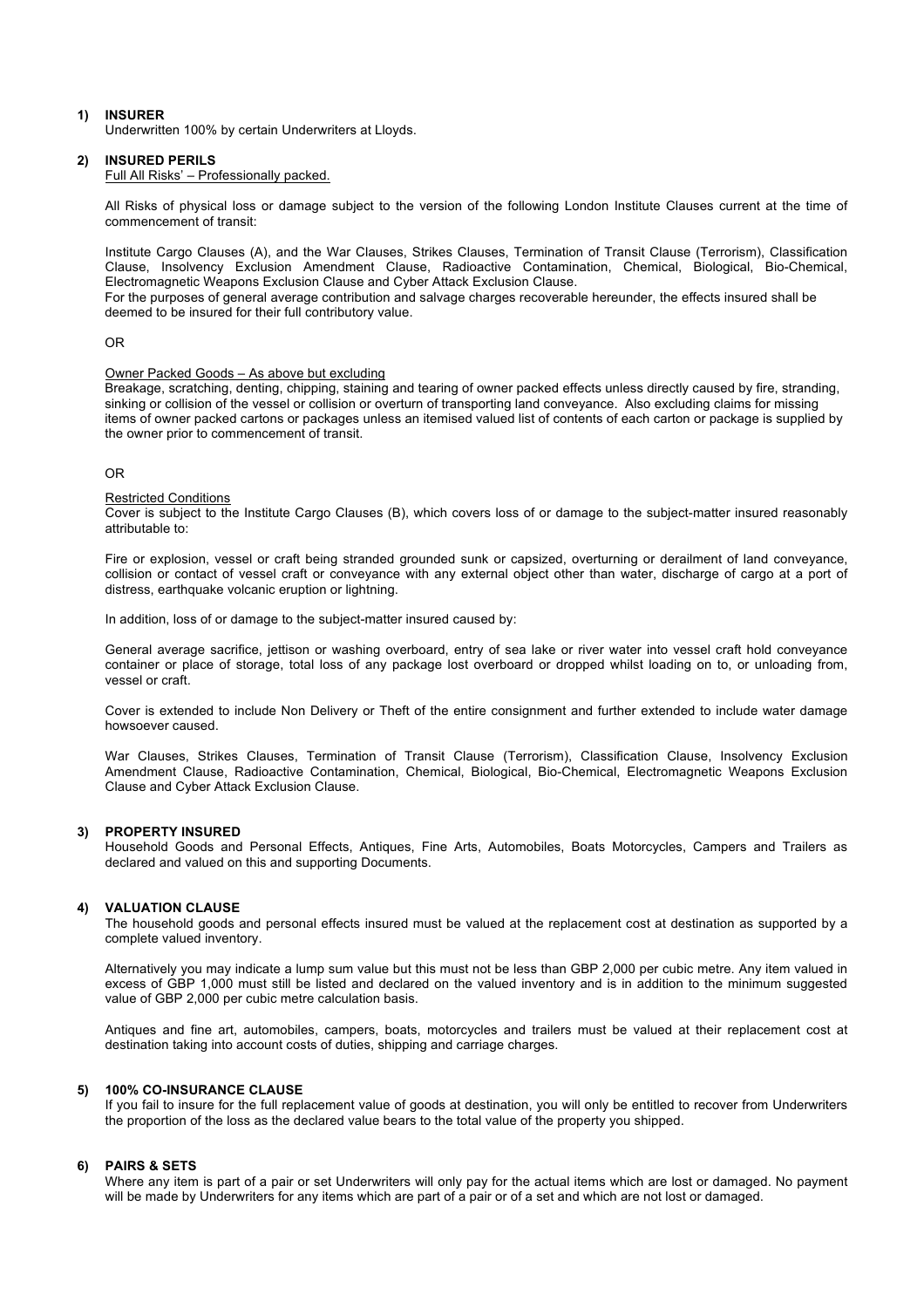### **7) RIGHT TO CANCEL**

You have the right to cancel this insurance without penalty at any time PRIOR TO THE COMMENCEMENT OF THE INSURANCE. Once the insurance has commenced, your right to cancel ceases and you will be charged the full premium for the insurance.

Under the Private Customer Code, we have to give you certain information before you make your decision. If we have not given you this information when you buy your insurance (and you have not told us you do not want it) we will allow you a "cooling off" period of at least 14 days from the time you receive the information. If you do not want to continue the insurance, you may cancel your cover within this period and get all your money back (as long as you have not made any claims).

### **8) BASIS OF CLAIMS SETTLEMENT**

Underwriters shall be entitled at their option to repair or replace any article lost or damaged (whether wholly or in part) or to pay cash not exceeding the insured value thereof. Underwriters may require proof of ownership, and/or value of any items claimed missing.

### **9) POLICY EXCESS**

Nil

### **10) PAYMENT OF PREMIUMS**

Insurers shall only be liable to settle a claim recoverable under the terms of this insurance provided the Mover (the Agent) confirms that insurance premiums have been received by the Mover (the Agent). In the event that the Mover (the Agent) advises premiums are outstanding, Insurers will settle a valid claim once premiums have been paid.

# **11) DURATION OF COVER**

Other than in respect of the War Clauses contained herein coverage attached from the time the household goods and personal effects and/or automobile and/or other approved items are being professionally packed and picked up at the residence or business location of the insured for the commencement of the transit and continues during the ordinary course of transit, including customary transhipment, if any, until the insured property is professionally delivered to the final destination. Coverage is extended to include transits to and from the premises of Cleaners, Repairers or Restorers where such transit is a direct result of loss or damage otherwise covered by this policy. If the good are professionally unpacked coverage is extended to cover the period of professional unpacking provided this takes place within 14 days of delivery. Storage coverage for up to 60 days at origin and 60 days at destination is included if in an enclosed warehouse, excluding any self storage facility, without any additional charge. In consideration of an additional premium Underwriters agree to extend storage coverage on a monthly basis provided your request and premium are received before the expiration of the included storage. In respect of the War Clauses, transits shall be covered as specified therein.

### **12) TIME LIMIT FOR CLAIMS NOTIFICATION**

In the event of loss or damage which may give rise to a claim under this Insurance, immediate notice must be given in writing to Underwriters' representatives. It is a condition precedent to Underwriters liability under this insurance that full details of any losses and/or damages incurred must be notified within 30 days after delivery or 30 days after scheduled delivery in the event of non-delivery. Further it is understood that presentation of claim in its entirety after notice will be in a timely fashion not to exceed 60 days from the time of such notice.

### **13) OPTIONAL COVERAGE EXTENSIONS**

MOULD AND MILDEW RISKS (Excluding Goods in Permanent Storage) To include loss or damage to the interest insured, howsoever arising, subject to the goods being professionally packed.

Underwriter's maximum liability shall not exceed 75% of the sum insured for any one consignment. This limitation shall not apply to claims arising from external water damage.

### ELECTRICAL AND MECHANICAL DERANGEMENT (Excluding Automobiles)

To include loss or damage to the interest insured which is caused by electronic and/or electrical and/or mechanical derangement, provided the interest insured does not exceed six years old. Subject to the goods being professionally packed.

### PAIR OR SETS CLAUSE

In the event of loss or damage recoverable to any item or items forming part of a pair or set, the indemnity afforded by this policy shall be limited to the reasonable and fair reduction in value of the pair or set by reason of the loss or damage to the affected item or items having regard to the importance of the affected items within the pair or set. All the articles constituting the pair or set shall, at Underwriters' option, become their property in the event that the Underwriters agree to pay the total loss of the pair or entire set.

### MOVING COSTS

In the event of loss or damage resulting in the non-delivery of your entire consignment Underwriters agree to provide full reimbursement of moving charges paid if insured under this policy.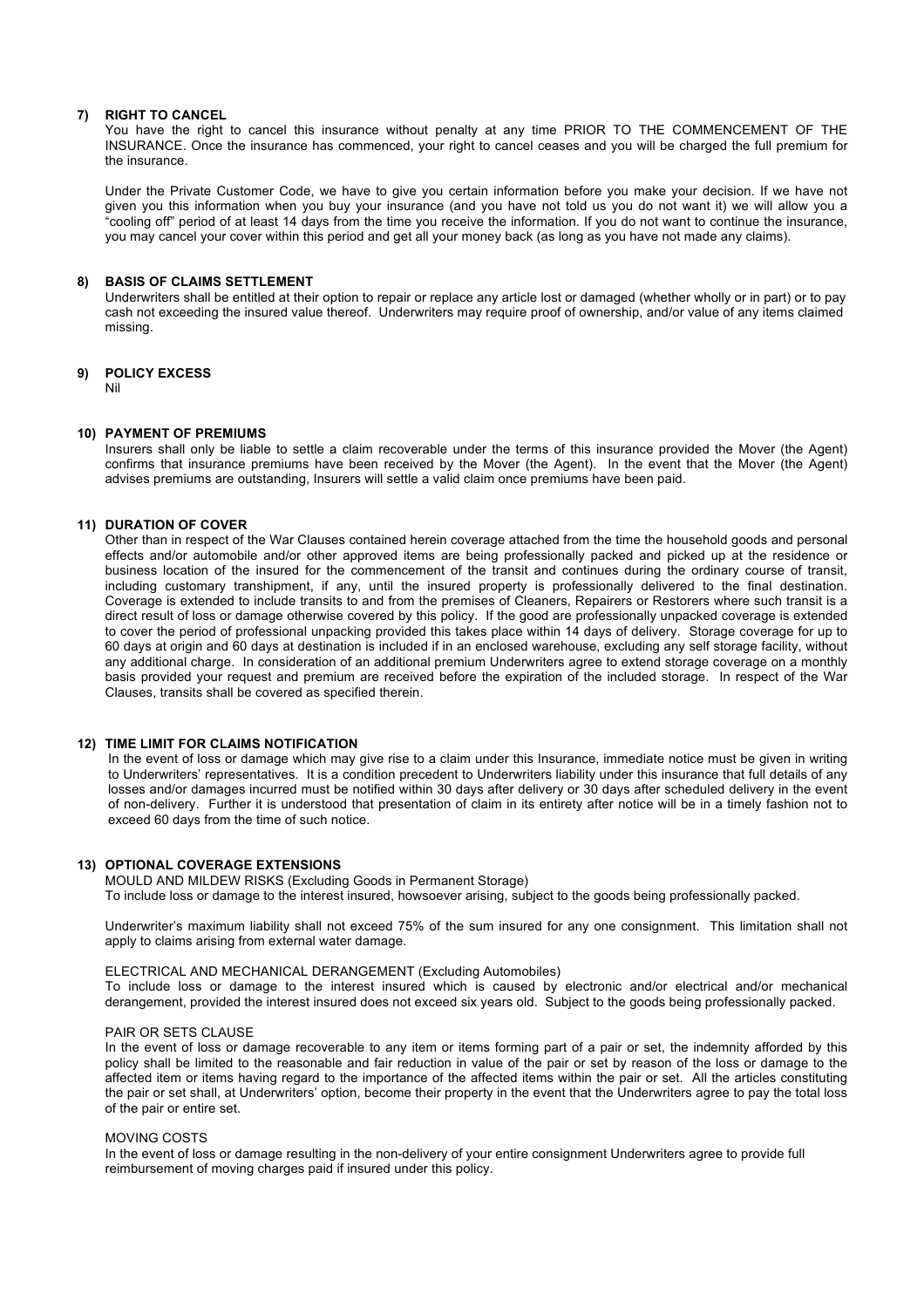### **14) CHOICE OF LAW AND JURISDICTION**

The parties are free to choose the law and jurisdiction applicable to this insurance contract. Unless specifically agreed to the contrary, this Insurance shall be subject to English law and the exclusive jurisdiction of the Courts of England and Wales.

### **15) SUBROGATION CLAUSE**

The Underwriters shall be subrogated to the extent of their payment for losses insured hereunder to all the insured's rights of recovery against any person or organisation, excepting the freight forwarder or mover who issued this document.

#### **16) OTHER INSURANCE**

This insurance does not cover to the extent of any other insurance, whether prior or subsequent hereto in date and by whomsoever effected, directly or indirectly covering the same property and the Underwriters shall be liable for loss or damage only for the excess value beyond the amount due from such other insurance.

#### **17) MISREPRESENTATION**

It is your responsibility to take reasonable care note to make mispresentations to insurers. This requirement includes (but is not limited to) a requirement to disclose to us if you are unable to comply with any term of this document and/or the Valued Inventory. This insurance may be voidable in the event of your deliberate or reckless or careless misrepresentation that, without the misrepresentation, the insurer would not have entered into the contract at all or would have done so 0nly with different terms

#### **18) PROPERTY COVERED SUBJECT TO SPECIFIED LIMITATIONS**

Unless agreed otherwise in writing by us, the following limitations apply: -

1) Jewellery and furs unless declared and valued but subject to a limit of £3,500 any one transit.

#### **19) EXCLUDED PROPERTY**

No cover is provided for the following;

1) Money and securities.

### **20) EXCLUDED CAUSES**

- 1) Loss or damage caused by gradual deterioration, wear and tear, atmospheric or climatic conditions (see optional coverage), inherent vice, vermin, moth damage, consequential loss and loss of data.
- 2) Depreciation arising from inadequate or substandard repairs or restoration of a damaged item.
- 3) Loss of or damage to an automobile while being driven under its own power except while on premises of the port or while being driven by an authorised driver who is an employee of the freight forwarder or his agent in direct furtherance of the transit.
- 4) Loss or damage caused by scratching, denting or marring of automobiles unless the forwarder and the owner both agree and sign a "certificate of condition" or similar document stating the condition of the automobile prior to shipment, noting all defects. Non-factory installed accessories not specifically declared and valued for insurance. Goods packed in autos.
- 5) Loss of or damage to your property directly caused by pressure waves caused by aircraft and other aerial devices travelling at sonic or supersonic speeds.
- 6) Electrical, electronic, mechanical derangement and internal damage of electrical items unless there is evidence of external damage to the Insured item or its packing (see optional coverage).
- 7) This insurance shall be voidable in the event of misrepresentation, mis-description or non-disclosure in any material particular.
- 8) If the claim be in any respect fraudulent, or if any fraudulent means or devices be used by the Insured or any one claiming indemnity under this Insurance or any one acting on his or their behalf, to obtain any benefit under this insurance, or if any loss or damage be occasioned by the wilful act or with the connivance of the Insured, or any one claiming indemnity under this Insurance, all benefit under this Insurance will be forfeited.
- 9) Ensuing or indirect losses resulting from or as a consequence of claims made for loss or damage arising from an insured peril
- 10) Other exclusions as detailed in the Addendum Clauses in this policy.